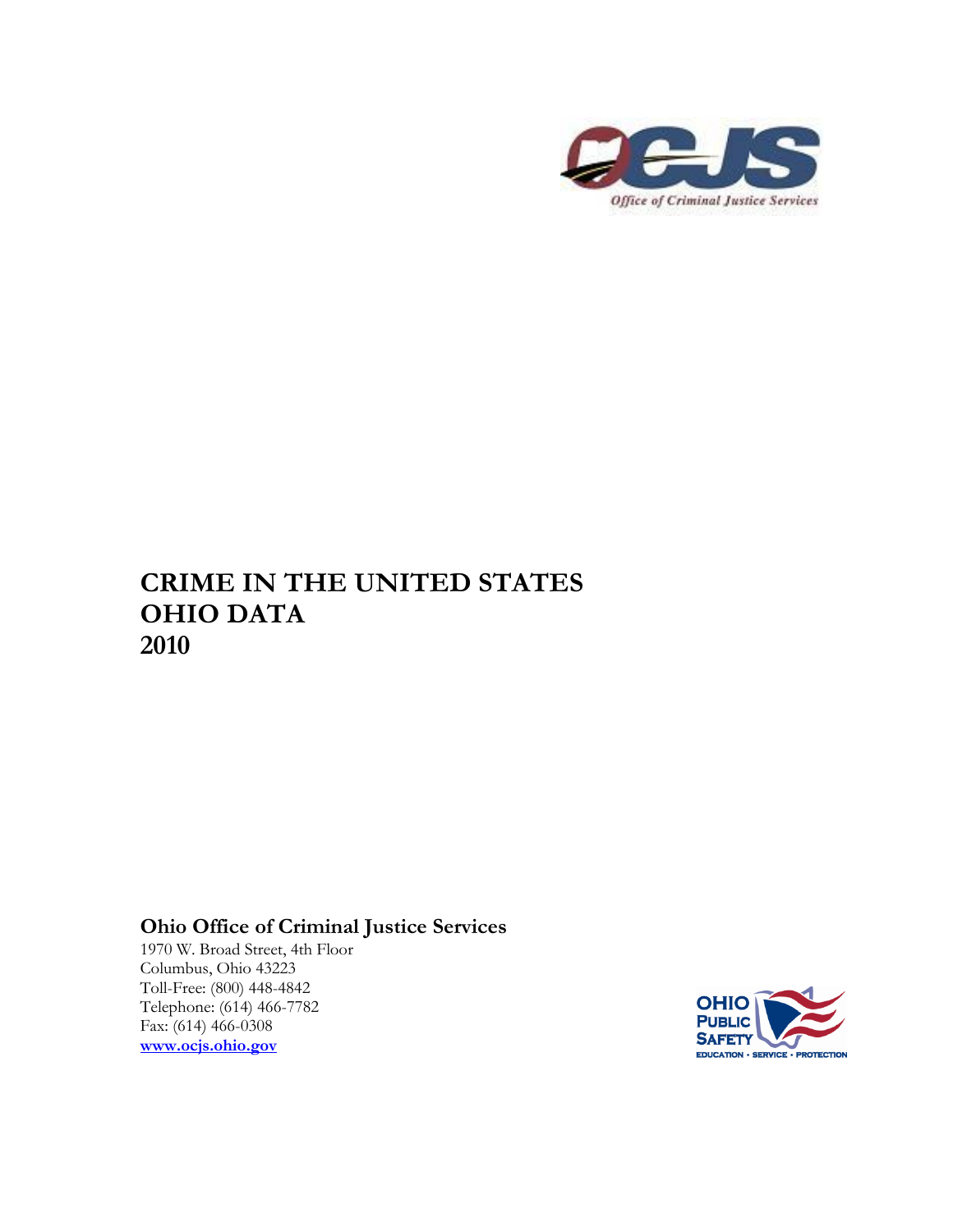## **CRIME IN THE UNITED STATES 2010**

On September 19, 2011, the Federal Bureau of Investigation released *Crime in the United States 2010*. This annual publication is a compilation of statistics collected by the FBI's Uniform Crime Reporting (UCR) program, which is a nationwide, cooperative statistical effort of nearly 18,000 city, university and college, county, state, tribal, and federal law enforcement agencies voluntarily reporting data on crimes brought to their attention. During 2010, law enforcement agencies active in the UCR program represented 97.4 percent of the total population.

Data for Ohio, the East North Central region of the Midwest<sup>1</sup>, and the U.S. are summarized below.

**Violent Crime**. Violent crime includes murder and non-negligent manslaughter, forcible rape, robbery, and aggravated assault. The overall rate (per 100,000 population) of violent crime in the U.S. decreased 6.5 percent from 2009 to 2010. The East North Central region showed a rate decrease of 6.9 percent. In Ohio, the rate decreased 5.0 percent, from 331.9 per 100,000 population to 315.2 per 100,000 population. Ohio's violent crime rate is lower than the nation's rate of 403.6.

- $\circ$  Murder and non-negligent manslaughter. The murder rate decreased 4.8 percent in the U.S. and 7.6 percent in the East North Central region. In Ohio, the murder rate decreased 9.6 percent.
- $\circ$  Forcible rape. Rape decreased 5.5 percent in the U.S. and 5.9 percent in the East North Central region. The rape rate decreased 10.1 percent in Ohio, to a rate of 32.1 per 100,000. Rape has declined each year since 2004, when the rate was 41.4.
- o Robbery. Robbery rates decreased 10.5 percent in the U.S. and decreased 9.8 percent in the East North Central region. Ohio showed a decrease of 6.7 percent in robbery to 142.8 per 100,000 population. Ohio's rate is higher than that of the U.S. (119.1) and the region (126.6).
- o Aggravated Assault. Aggravated assault rates decreased 4.7 percent in the U.S. and 5.1 percent in the East North Central region. In Ohio, the aggravated assault rate decreased 1.7 percent. Ohio's rate (136.2) is less than that of the region (215.2) and the U.S. (252.3).

**Property Crime.** Property crime consists of burglary, larceny-theft, and motor vehicle theft.<sup>2</sup> The property crime rate in the U.S. decreased 3.3 percent, from 3,041.3 per 100,000 to 2,941.9 per 100,000. In the East North Central region, property crime decreased 2.4 percent. In Ohio, the overall property crime rate decreased 0.5 percent.

- $\circ$  Burglary. The burglary rate decreased 2.5 percent in the U.S. and 1.1 percent in the East North Central region. In Ohio, the burglary rate increased 2.5 percent to 923.3 per 100,000 population. This rate is higher than that of the U.S. (699.6) and is the highest in the East North Central region.
- o Larceny-theft. Larceny-theft rates decreased 3.0 percent in the U.S. and decreased 2.8 percent in the East North Central region. In Ohio, the larceny-theft rate decreased 1.2 percent.
- o Motor vehicle theft. Motor vehicle theft decreased 7.9 percent in the U.S. and 2.7 percent in the East North Central region. In Ohio, the rate decreased 6.8 percent to 183.1 per 100,000—a rate lower than that of the East North Central region (212.2) and the U.S. (238.8). The rate of motor vehicle theft in Ohio has decreased 49 percent since 2005.

 $\overline{a}$ 

<sup>&</sup>lt;sup>1</sup> The East North Central region consists of Illinois, Indiana, Michigan, Ohio, and Wisconsin.

<sup>&</sup>lt;sup>2</sup> Arson is also considered a property crime; however, the UCR Program does not have sufficient data to estimate arson offenses.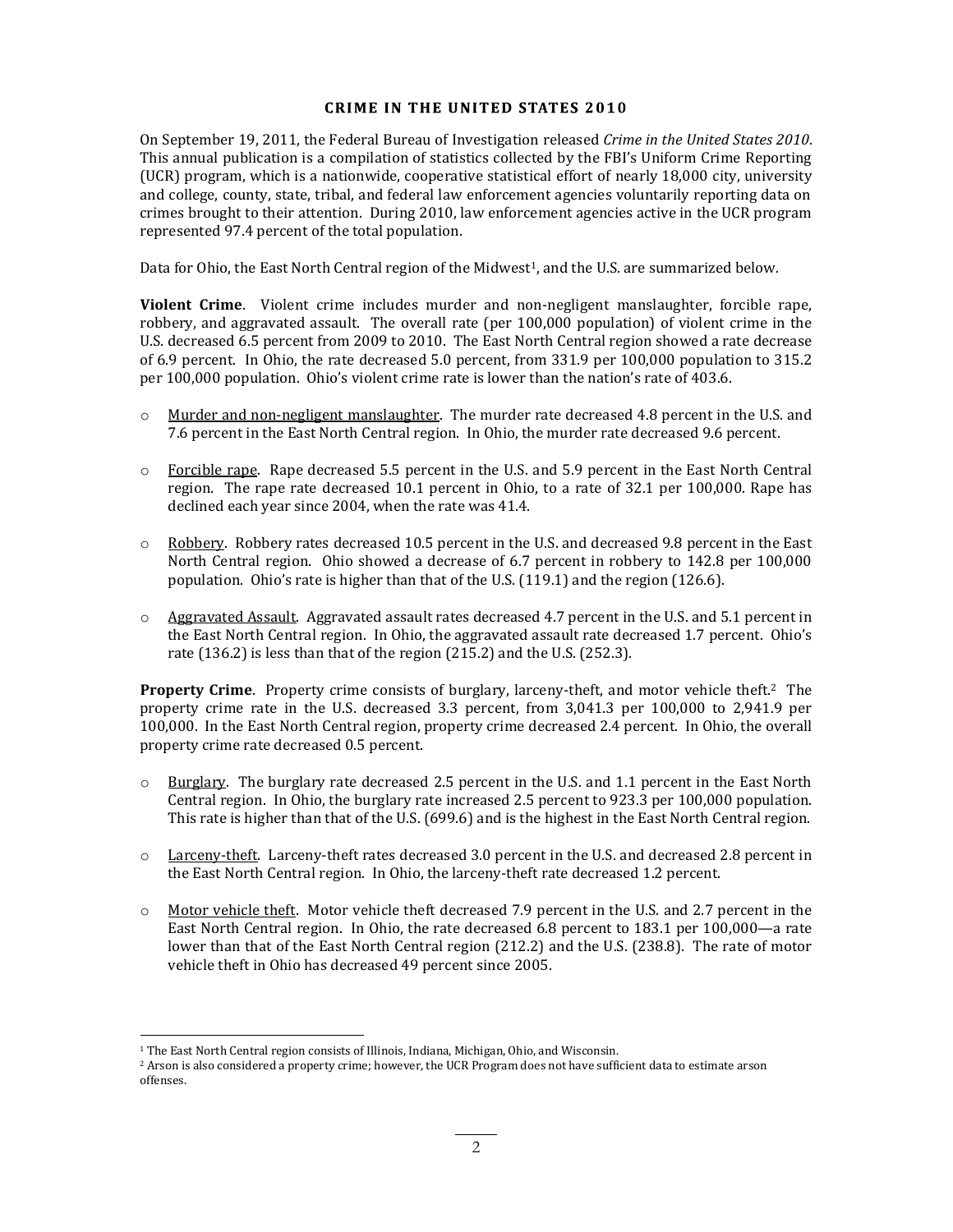| <b>Change in Violent Crime Rate from 2009 to 2010</b>  |                                                                                                                                                                                                                                                 |                                                                                                                                                                                                                                      |  |
|--------------------------------------------------------|-------------------------------------------------------------------------------------------------------------------------------------------------------------------------------------------------------------------------------------------------|--------------------------------------------------------------------------------------------------------------------------------------------------------------------------------------------------------------------------------------|--|
|                                                        | <b>Ohio</b>                                                                                                                                                                                                                                     | National/Regional                                                                                                                                                                                                                    |  |
| <b>Violent Crime</b><br>Ohio: Decrease of<br>5.0%      | Akron: Decrease of 12.8%<br>Canton: Decrease of 4.4%<br>Cincinnati: Decrease of 8.9%<br>Cleveland: Decrease of 7.1%<br>Columbus: Increase of 0.3%<br>Dayton: Decrease of 1.7%<br>Toledo: Decrease of 19.0%<br>Youngstown: Decrease of 18.2%     | <b>National:</b> Decrease of 6.5%.<br><b>East North Central: Decrease of</b><br>6.9%. All states in this region<br>reported decreases in violent crime,<br>with Illinois reporting the largest<br>decrease (-12.5%).                 |  |
| <b>Murder</b><br>Ohio: Decrease of<br>$9.6\%$          | Akron: Increase of 10.4%<br>Canton: Decrease of 84.6%<br>Cincinnati: Increase of 24.1%<br>Cleveland: Decrease of 5.1%<br>Columbus: Increase of 11.3%<br>Dayton: Decrease of 12.5%<br>Toledo: Decrease of 35.7%<br>Youngstown: Increase of 14.6% | National: Decrease of 4.8%.<br><b>East North Central: Decrease of</b><br>7.6%. All states in the region<br>reported decreases in the murder<br>rate, with the exception of<br>Wisconsin, which reported a 5.6%<br>increase.          |  |
| <b>Forcible Rape</b><br>Ohio: Decrease of<br>10.1%     | Akron: Decrease of 15.6%<br>Canton: Decrease of 19.3%<br>Cincinnati: Decrease of 0.5%<br>Cleveland: Decrease of 7.9%<br>Columbus: Decrease of 3.1%<br>Dayton: Increase of 1.5%<br>Toledo: Decrease of 21.8%<br>Youngstown: Decrease of 31.1%    | National: Decrease of 5.5%.<br><b>East North Central: Decrease of</b><br>5.9%. Illinois and Ohio reported<br>double-digit decreases (-21.8% and<br>-10.1%, respectively). Michigan,<br>Wisconsin, and Indiana reported<br>increases. |  |
| <b>Robbery</b><br>Ohio: Decrease of<br>6.7%            | Akron: Decrease of 16.9%<br>Canton: Increase of 0.2%<br>Cincinnati: Decrease of 6.5%<br>Cleveland: Decrease of 9.8%<br>Columbus: Decrease of 2.8%<br>Dayton: Increase of 2.0%<br>Toledo: Decrease of 17.2%<br>Youngstown: Decrease of 25.2%     | National: Decrease of 10.5%.<br><b>East North Central: Decrease of</b><br>9.8%. All states in the region<br>reported decreases, ranging from<br>6.7% (Michigan and Ohio) to 16.1%<br>(Indiana).                                      |  |
| <b>Aggravated Assault</b><br>Ohio: Decrease of<br>1.7% | Akron: Decrease of 9.7%<br>Canton: Decrease of 2.3%<br>Cincinnati: Decrease of 15.5%<br>Cleveland: Decrease of 2.0%<br>Columbus: Increase of 9.2%<br>Dayton: Decrease of 6.0%<br>Toledo: Decrease of 19.7%<br>Youngstown: Decrease of 14.0%     | <b>National:</b> Decrease of 4.7%.<br><b>East North Central: Decrease of</b><br>5.1%. Decreases were noted in all<br>states in the region, with Illinois<br>reporting the largest decrease<br>$(-11.9\%).$                           |  |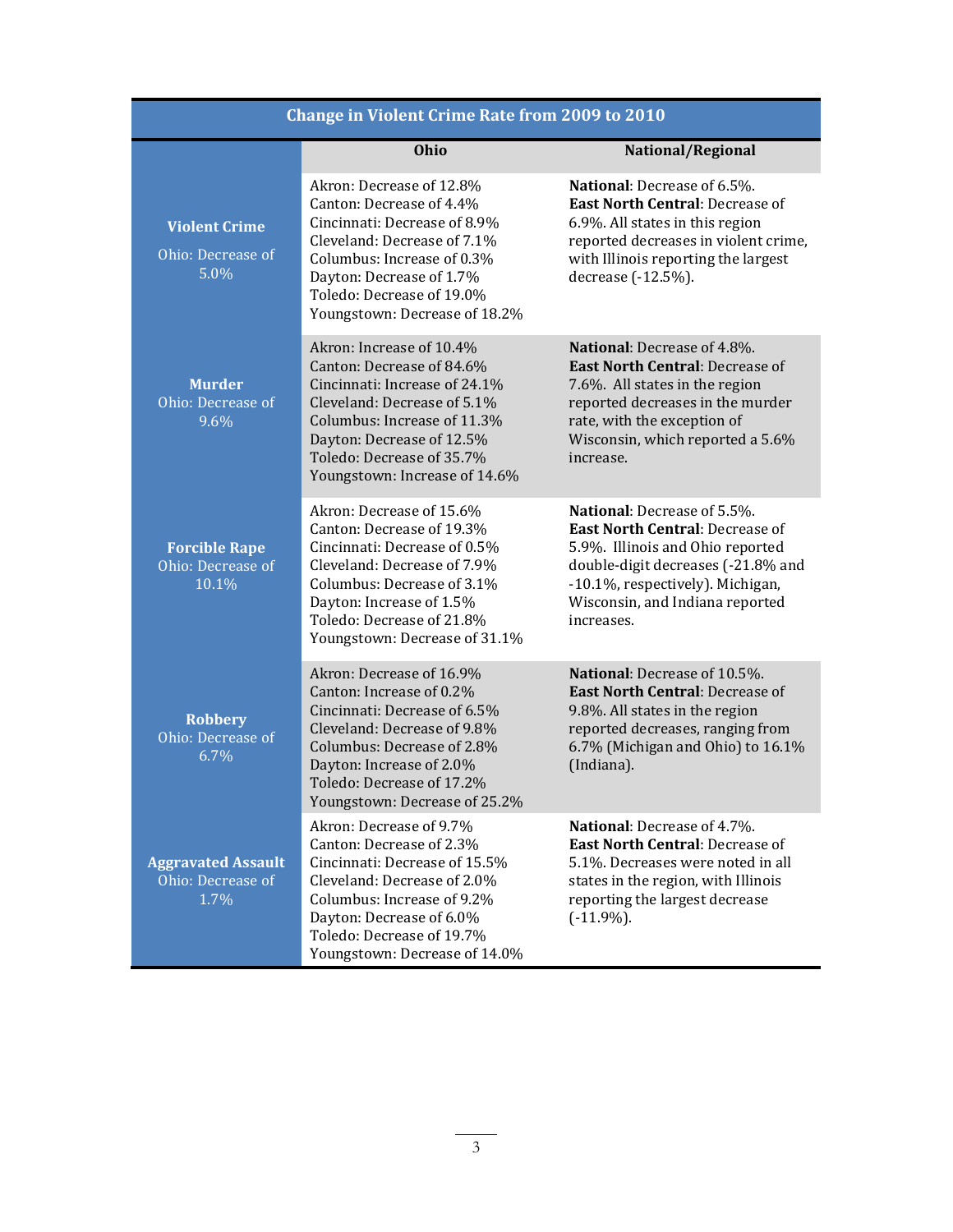| <b>Change in Property Crime Rate from 2009 to 2010</b>  |                                                                                                                                                                                                                                                |                                                                                                                                                                                                                                  |  |
|---------------------------------------------------------|------------------------------------------------------------------------------------------------------------------------------------------------------------------------------------------------------------------------------------------------|----------------------------------------------------------------------------------------------------------------------------------------------------------------------------------------------------------------------------------|--|
|                                                         | Ohio                                                                                                                                                                                                                                           | National/Regional                                                                                                                                                                                                                |  |
| <b>Property Crime</b><br>Ohio: Decrease of<br>0.5%      | Akron: Increase of 3.9%<br>Canton: Decrease of 2.5%<br>Cincinnati: Increase of 1.1%<br>Cleveland: Decrease of 2.1%<br>Columbus: Increase of 1.0%<br>Dayton: Decrease of 0.2%<br>Toledo: Not available<br>Youngstown: Increase of 4.6%          | National: Decrease of 3.3%.<br><b>East North Central: Decrease of</b><br>2.4%. All states reported a decrease<br>in overall property crime, ranging<br>from 0.5% in Ohio to 4.7% in<br>Michigan.                                 |  |
| <b>Burglary</b><br>Ohio: Increase of 2.5%               | Akron: Increase of 13.4%<br>Canton: Increase of 11.5%<br>Cincinnati: Increase of 3.6%<br>Cleveland: Increase of 7.6%<br>Columbus: Increase of 2.6%<br>Dayton: Increase of 4.6%<br>Toledo: Decrease of 16.7%<br>Youngstown: Increase of 1.6%    | National: Decrease of 2.5%.<br><b>East North Central: Decrease of</b><br>1.1%. Decreases were noted in all<br>states except Ohio, which reported a<br>2.5% increase.                                                             |  |
| <b>Larceny-Theft</b><br>Ohio: Decrease of<br>1.2%       | Akron: Increase of 2.0%<br>Canton: Decrease of 10.9%<br>Cincinnati: Decrease of 0.5%<br>Cleveland: Decrease of 6.6%<br>Columbus: Increase of 0.7%<br>Dayton: Decrease of 1.4%<br>Toledo: Not available<br>Youngstown: Increase of 4.4%         | National: Decrease of 3.0%.<br><b>East North Central: Decrease of</b><br>2.8%. All states reported a decrease<br>in larceny-theft, ranging from 1.1%<br>in Indiana to 5.7% in Michigan.                                          |  |
| <b>Motor Vehicle Theft</b><br>Ohio: Decrease of<br>6.8% | Akron: Decrease of 21.9%<br>Canton: Increase of 10.0%<br>Cincinnati: Increase of 4.1%<br>Cleveland: Decrease of 12.4%<br>Columbus: Decrease of 2.6%<br>Dayton: Decrease of 12.8%<br>Toledo: Decrease of 17.4%<br>Youngstown: Increase of 19.6% | National: Decrease of 7.9%.<br><b>East North Central: Decrease of</b><br>2.7%. All states except Illinois<br>reported decreases ranging from<br>6.0% in Michigan to 9.4% in<br>Wisconsin. Illinois reported an 8.6%<br>increase. |  |
| <b>Arson</b><br>Ohio: not available                     | Akron: Decrease of 0.6%<br>Canton: Increase of 12.4%<br>Cincinnati: Decrease of 10.8%<br>Cleveland: Decrease of 5.0%<br>Columbus: Decrease of 8.4%<br>Dayton: Increase of 17.8%<br>Toledo: Decrease of 11.0%<br>Youngstown: Decrease of 2.7%   | Arson data are not available for a<br>regional or national comparison.                                                                                                                                                           |  |